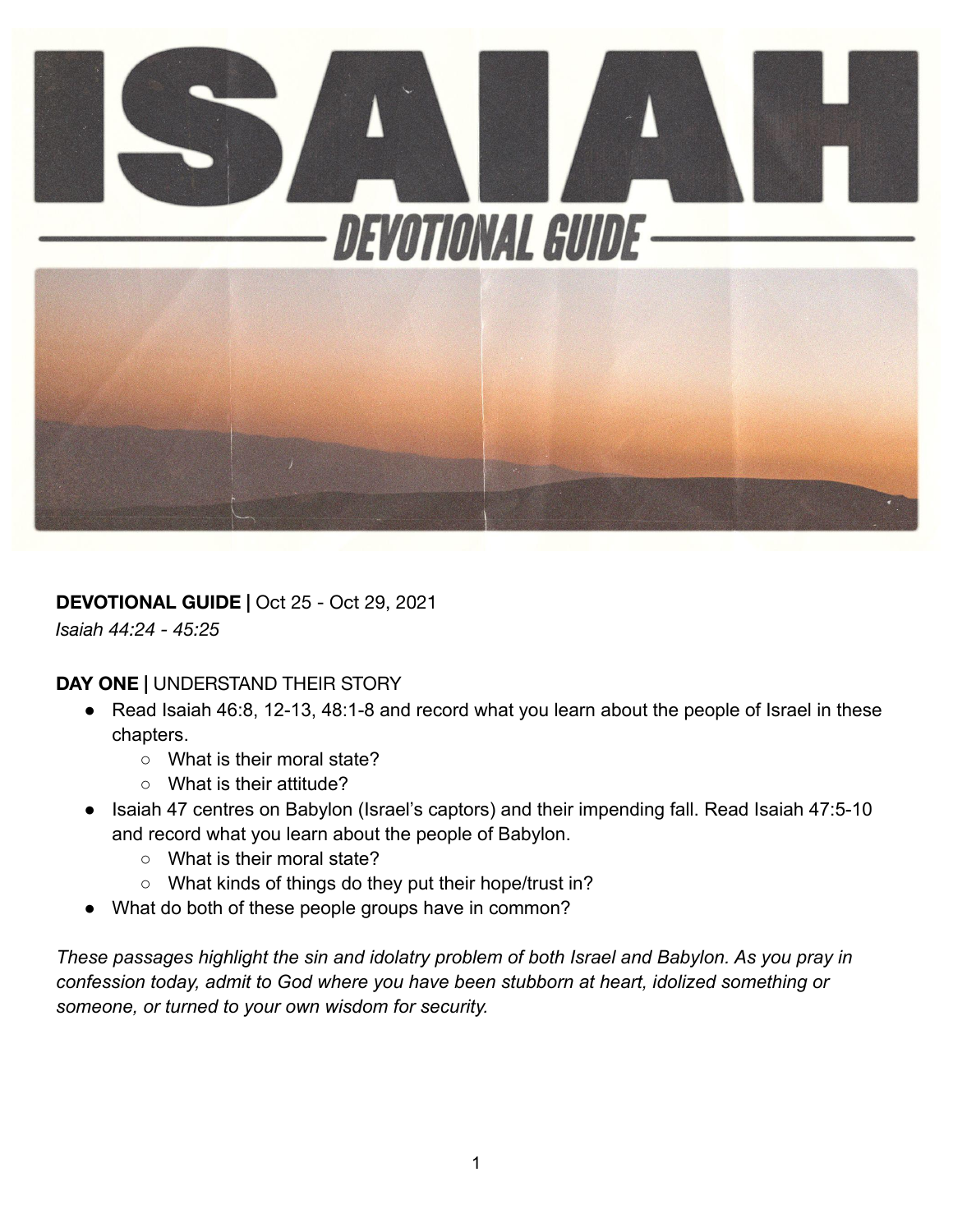## **DAY TWO |** UNDERSTAND THEIR STORY

- $\bullet$  Read Isaiah 48:12-13 and 17-21.
	- What is Israel's problem according to God? What have they missed out on?
	- What is Israel's hope even though they have messed up?
- In contrast, read the outlook for Babylon's in Isaiah 47:10-15.
	- Is there any hope for Babylon? Why or why not?

*As you pray today, give adoration to God for His amazing redeeming grace for transgressors. Pray in supplication for those you know who are still looking to other things to save them.*

## **DAY THREE |** CONNECT TO HIS STORY

- These chapters have many beautiful declarations of God as saviour. Read Isaiah 46:3-5, 9-11, 47:3-4, 48:9-13, 16-17 and note what they tell us about God:
	- His power and His ability to save?
	- His knowledge and sovereignty over the future?
	- His name and glory?
	- How He acts towards His people?
- In contrast, how does Isaiah describe idols and their ability to save? (Read Isaiah 46:1-2, 5-7)

*Today go back over the notes you wrote about God's power and knowledge. Spend time praying in adoration for who God is. In light of this knowledge, what can you ask God for?*

## **DAY FOUR |** CONNECT TO HIS STORY

- In these chapters God is described as knowing all things and bringing them to pass according to His purposes, by His power. Where else do we see this in the Bible?
	- Read Psalm 33:6-12. What is the difference between God's plans and human plans?
	- Ephesians 1:3-10. Note all the timing phrases and references to God's will. What do you learn about God's plan for saving people?
	- Read Titus 1:1-3. What does Paul write about the timing of God's promises and the trustworthiness of His character?

*As you considered God's great plans and purposes and ability to make them come to pass, how has your heart been challenged or encouraged? What plans do you need to submit to the Lord? In what ways can you praise Him for His promises fulfilled for you?*